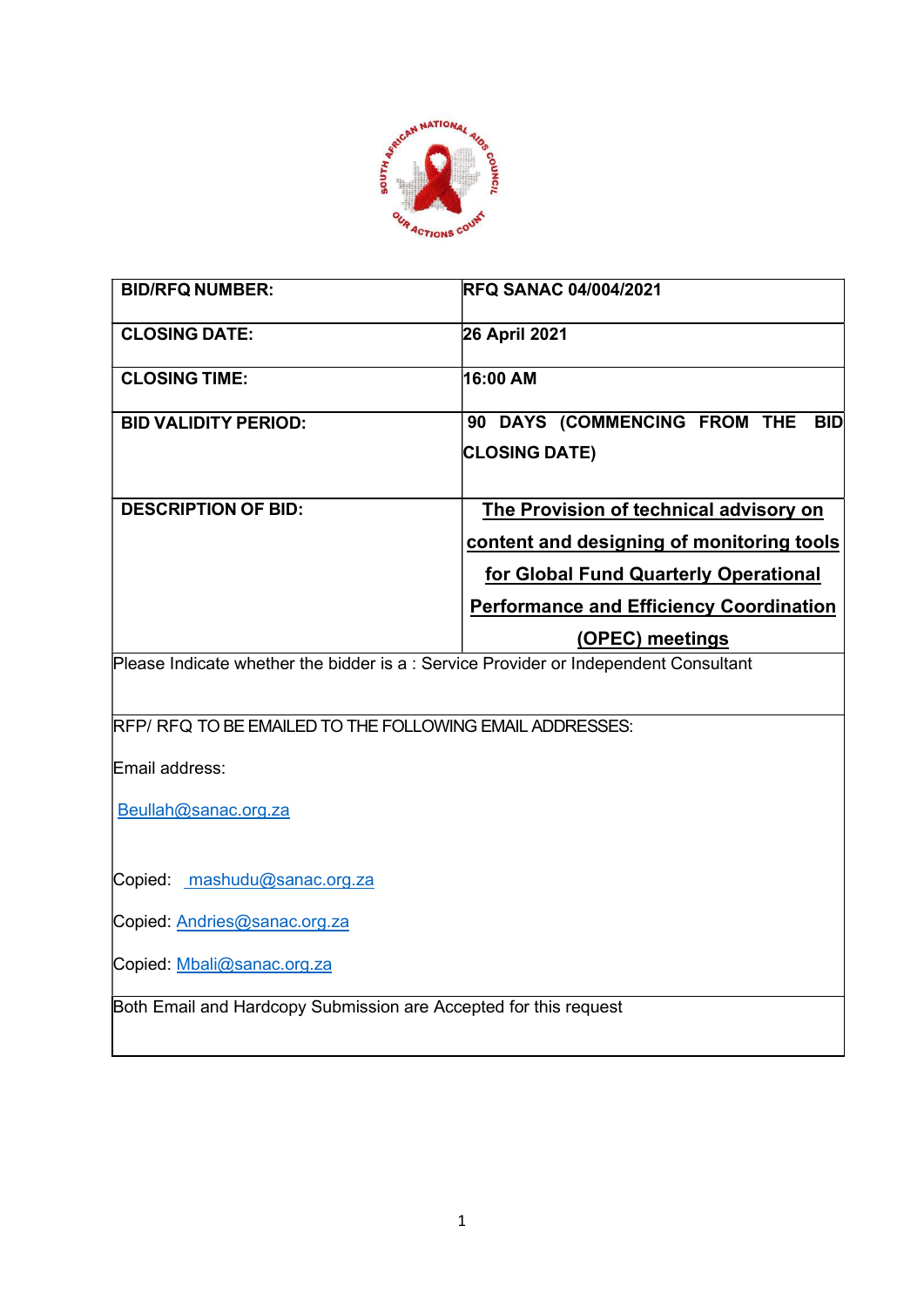# Terms of Reference

# Provision of technical advisory on content and designing of monitoring tools for Global Fund Quarterly Operational Performance and Efficiency Coordination (OPEC) meetings

## **Background**

Monitoring and evaluation of any programme or intervention is vital to determine whether it works, to help refine programme delivery, and to provide evidence for continuing support of the programme. SANAC Technical Support Unit (TSU) provides leadership and guidance in the design, implementation and evaluation of technically sound, cost-effective and practical approaches to the implementation of HIV/TB/STI prevention programs in Key Populations (KP) and Vulnerable Populations (VP).

SANAC TSU is responsible for convening quarterly OPEC meetings with the PR's and other stakeholders in the area of KPs to track performance and expenditure patterns of the GF PRs, where participants interrogate data and performance of the implementers and assist in accordance with the shortcomings identified and to proactively identify areas for improved effectiveness and collaboration. The OPEC meetings are also intended to improve coordination and collaboration across sectors, geographic areas, and partners through the engagement and participation of other stakeholders. These may include PEPFAR, national and provincial government representatives, civil society representatives or other parties, as relevant to the program. The unit also provide support in the compilation of reports for the SANAC CCM and its Oversight Committee.

A need has arisen for the TSU to revise the performance monitoring arrangements that are held on a quarterly basis with the Global Fund Principal Recipients (PRs). The revision of OPEC meetings is aimed at improving the standardization of OPEC outcomes, conciseness of information presented, ensuring the attendance by stakeholders that can improve the implementations, and improve the guidance given to the implementers during OPECs. The TSU seeks to engage the services of a suitably qualified consultancy to provide technical assistance (TA) on the revision and implementation of the revised OPEC strategy.

#### Objectives and scope of the TA:

 To improve the consistency and effectiveness of OPEC meetings by reviewing and improving structure, content, roles and responsibilities, participants, tracking of action items, and administrative support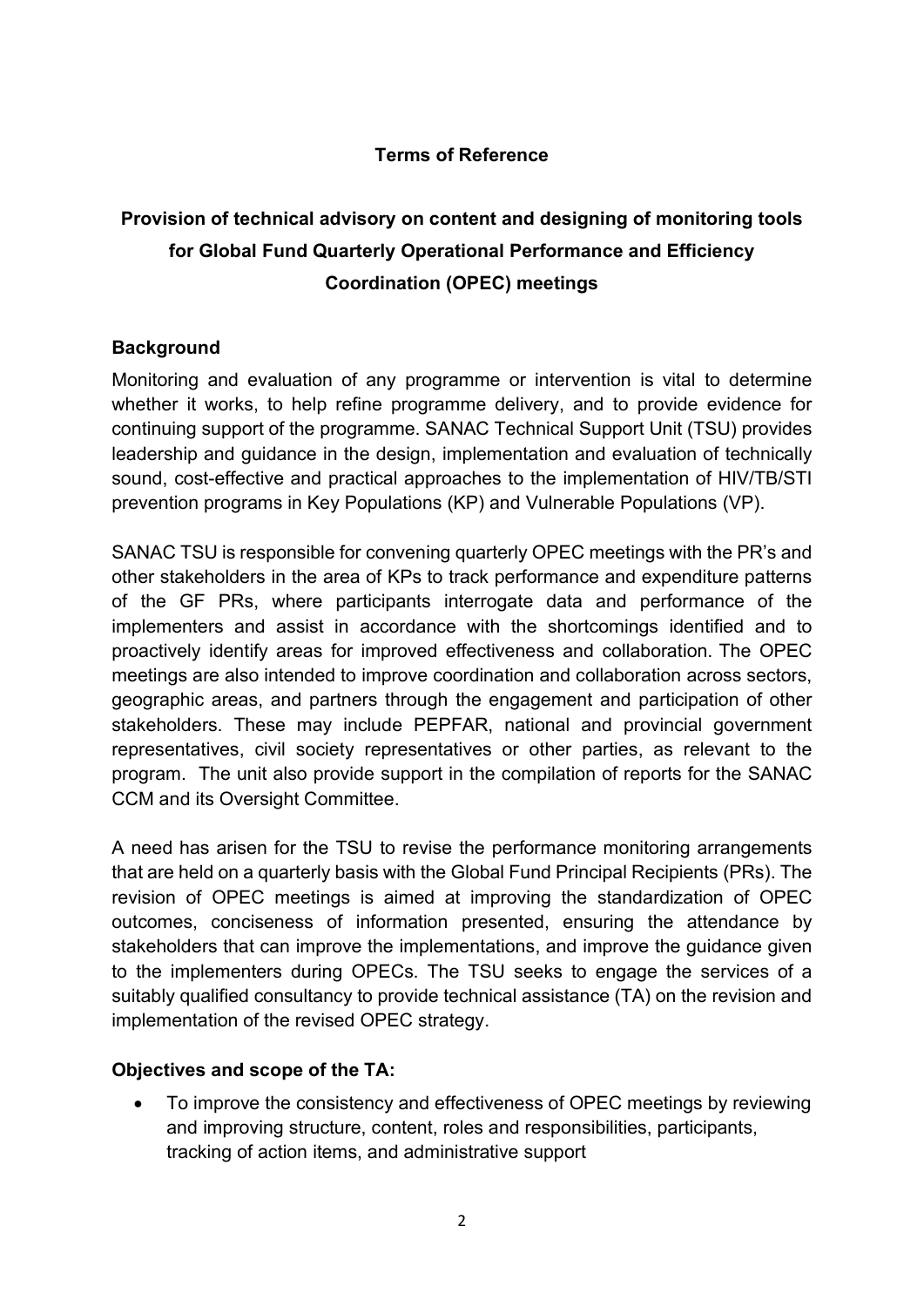- To review and map different management information systems already in use (such as KVAP) to optimize and automate regular reporting from those platforms for OPEC and CCM Oversight Committee Meetings.
- To find synergies between OPEC and CCM Oversight Committee (OC) meetings and aligning the information flow between the two meetings.

# Activities and deliverables:

| <b>Activities</b>                                                                                                                                       | <b>Deliverables</b>                                                                                                                                                                                                                                                         |
|---------------------------------------------------------------------------------------------------------------------------------------------------------|-----------------------------------------------------------------------------------------------------------------------------------------------------------------------------------------------------------------------------------------------------------------------------|
| <b>PRs</b><br>Provide<br>guidance<br>to<br>the<br>on<br>conducting data reviews prior to the<br>OPEC and identification of themes that                  | Training plan for the PRs<br>Conduct training of the PRS                                                                                                                                                                                                                    |
| require attention (Guidance for OPEC<br>data preparation)                                                                                               |                                                                                                                                                                                                                                                                             |
| Develop standard agenda templates per<br>programme for OPEC meetings with<br>key and relevant items appropriately<br>aligned with realistic time slots. | Standard agenda templates for all GF<br><b>OPECs</b>                                                                                                                                                                                                                        |
| Design a prescribed, concise and<br>focused presentation template for<br>OPEC and CCM OC meetings.                                                      | OPEC and CCM OC presentation<br>templates.                                                                                                                                                                                                                                  |
| Conduct KP stakeholder analysis and                                                                                                                     | Clearly defined roles for each invitee/                                                                                                                                                                                                                                     |
| define the role of each invitee/ member<br>of the OPEC                                                                                                  | member of the OPEC                                                                                                                                                                                                                                                          |
| Build PR capacity on planning,<br>presenting, chairing/facilitating large<br>meetings to ensure the objectives are<br>clearly outlined and met.         | Training plan and report. Attend OPEC<br>and other meetings and provide TA<br>support for the PR's to run the meetings<br>smoothly. Assist PR's in developing soft<br>skills in chairing of meetings so that<br>they can use OPECS as management<br>meetings from their end |
| Develop tool for tracking tasks,<br>responsible persons, and the time frame<br>that tasks need to be completed                                          | Online action item tracker with narrative<br>and dashboard indicating the status of<br>the activities.                                                                                                                                                                      |
| Develop the inventory of different tools<br>and management information systems<br>already in use.                                                       | Mapping of all the tools and<br>management information systems.<br>Support the PR's with reviewing of the<br>current tools based on needs                                                                                                                                   |
| Conduct detailed analysis of current<br>management information systems                                                                                  | Detailed specifications for each system<br>to clearly understand how they can be<br>aligned into one web-based system with<br>dashboards                                                                                                                                    |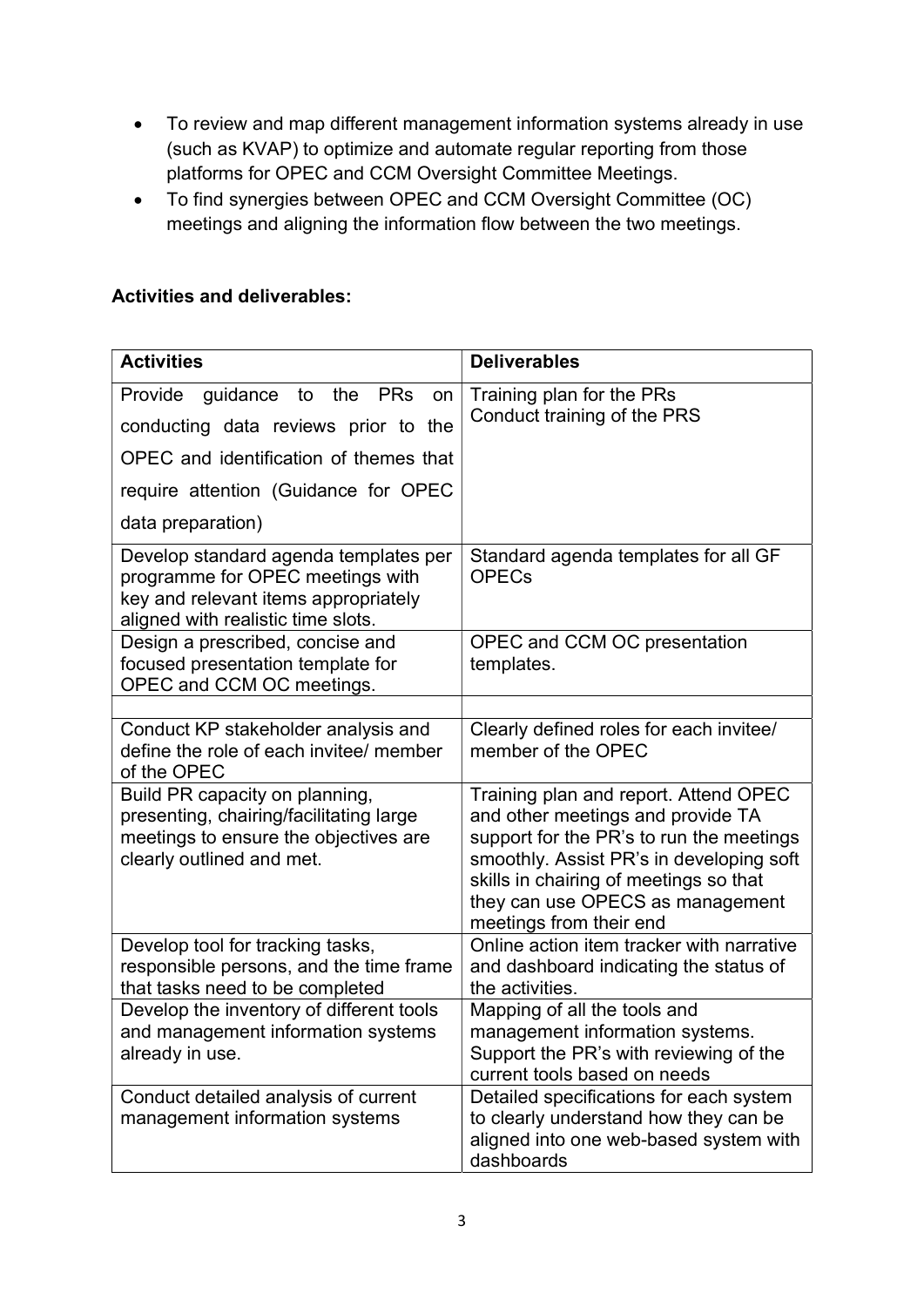# Qualifications and Experience for a successful service provider:

- Individual with sufficient experience (15+ years) in 'management' of health/ development kind of projects/grants, and experience in HIV and TB fields
- Must have ability to train diverse staff (ideally using remote technologies)
- Strong written communication skills, including experience developing guidance, templates, and tools
- Experience developing and customizing shared tracking or project management tools
- Experience in conducting data analysis and translating findings into effective, concise reports
- Chairing/facilitating large meetings with various inputs.
- Strategic leadership skills
- Not working on any other initiatives funded by the Global Fund in SA

## TIMELINES:

The level of effort expected is 60 consultancy days from 1 May2021 to 30 June 2021.

#### Criteria for selection:

The selection of the best offer will be based on the combined scoring method: (the qualifications and methodology will be weighted 80%, combined with the price offer, which will be weighted 20%).

- Technical proposal demonstrates clear process and methodology for delivering high quality products in line with the ToR (30%).
- Demonstrated track record / knowledge of designing similar systems (25%)
- Demonstrated track record in designing reporting packs using existing information systems and tracking of activities (25%)
- Financial proposal (20%)

## Supervision

The service provider will be supervised by the Lead: Technical Support Unit at SANAC.

## Payment schedule for the task

Payment will be effected per milestone delivered as per expected deliverables.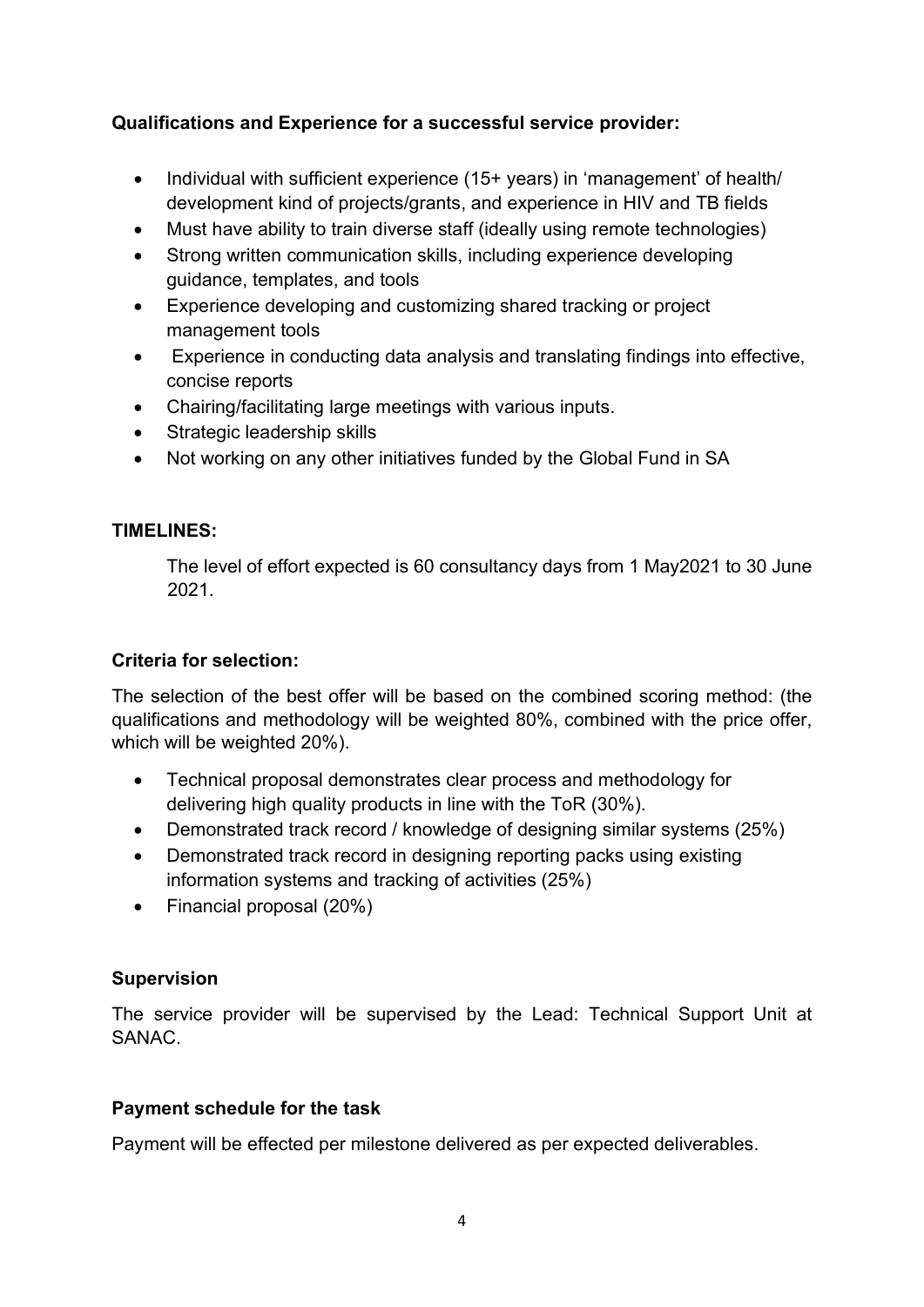#### The payment will be made as follows:

Milestone 1 after delivering the inception meeting Report – 15%

Milestone 2 after delivering standard agenda templates, task tracking tools, training plans and presentation templates for OPEC meetings and OC meetings – 20%

Milestone 3 after submission of report on mapping and definition of invitees/ members of the OPEC meetings, inventory of different tools and management information systems already in use, and analysis of current management information system – 25%.

Milestone 3 after successful training of the PRs and TSU on planning, presentation, and chairing / facilitation of the revised meetings (OPECS and OC) (using the newly designed tools and templates) – 20%

Milestone 4 after handing the project completion report to TSU– 20%

All costs for travel and other expenses should be included in the price. The Consultant will mainly work in Gauteng with TSU and NDOH activities, but also with PRs in the Eastern Cape, Western Cape and KwaZulu-Natal.

#### Mode of Application

Interested applicants must submit the following.

- a. A succinct concept note with a justified budget
- b. Curriculum Vitae detailing previous related experience together with at least 3 references.

#### Evaluation Criteria

Bidders are required to obtain a minimum point score of 70% to be evaluated further On Price and BEE

| <b>Description</b>                     | <b>Points Score</b> |
|----------------------------------------|---------------------|
| Technical proposal demonstrating clear | 40                  |
| process for delivering high quality    |                     |
| product as per the TOR                 |                     |